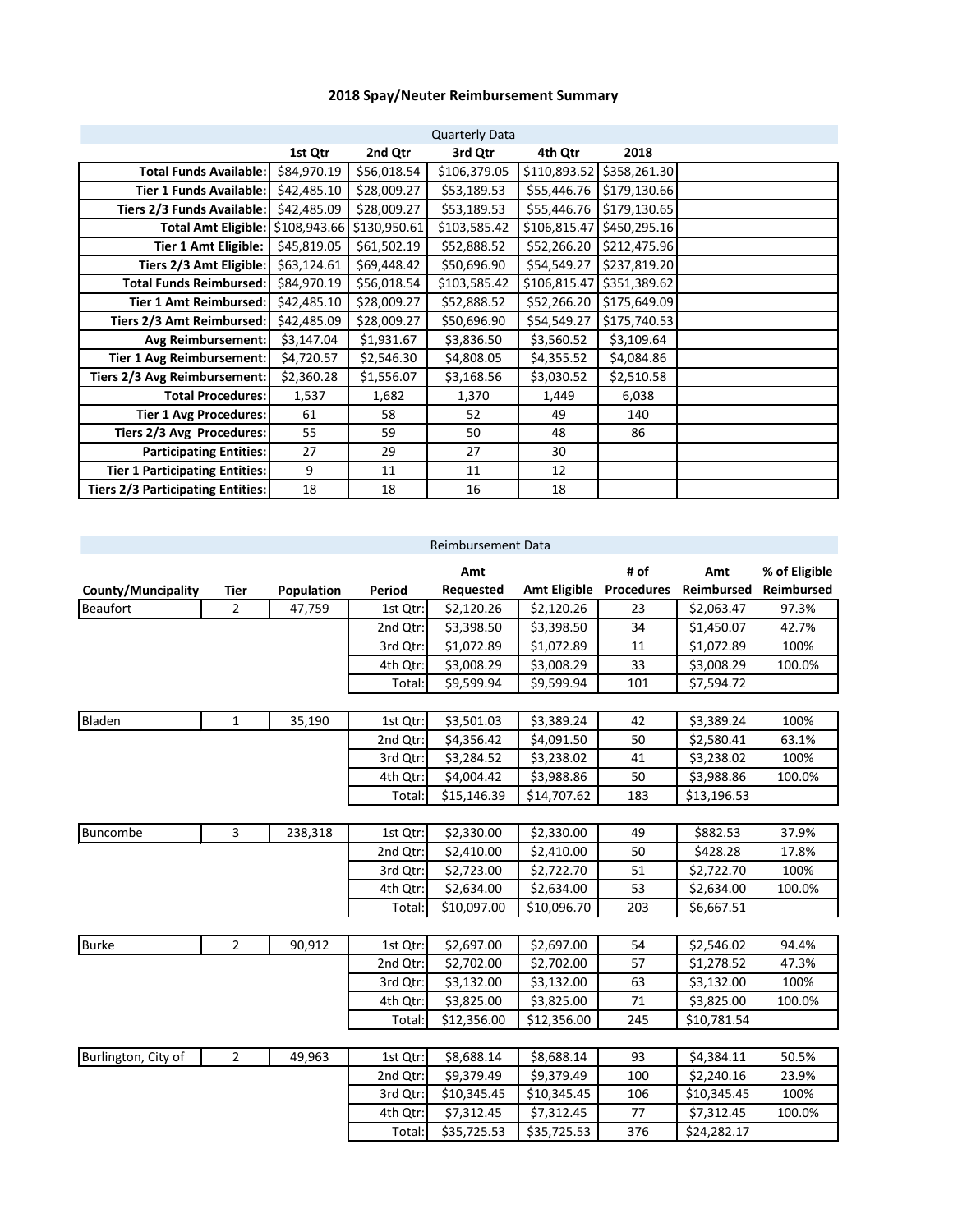| Cabarrus | 3              | 178,011 | 1st Qtr: | \$85.00     | \$85.00                | $\overline{2}$ | \$45.50     | 53.5%  |
|----------|----------------|---------|----------|-------------|------------------------|----------------|-------------|--------|
|          |                |         | 2nd Qtr: | \$625.00    | \$625.00               | 13             | \$149.08    | 23.9%  |
|          |                |         | 3rd Qtr: | \$1,055.00  | \$1,055.00             | 24             | \$1,055.00  | 100%   |
|          |                |         | 4th Qtr: | \$1,125.00  | \$1,125.00             | 24             | \$1,125.00  | 100.0% |
|          |                |         | Total:   | \$2,890.00  | \$2,890.00             | 63             | \$2,374.58  |        |
|          |                |         |          |             |                        |                |             |        |
| Caldwell | $\overline{2}$ | 83,029  | 1st Qtr: | \$4,970.00  | \$4,970.00             | 106            | \$4,970.00  | 100%   |
|          |                |         | 2nd Qtr: | \$5,330.00  | \$5,330.00             | 112            | \$2,747.78  | 51.6%  |
|          |                |         | 3rd Qtr: | \$2,875.00  | \$2,875.00             | 62             | \$2,875.00  | 100%   |
|          |                |         | 4th Qtr: | \$3,200.00  | \$3,200.00             | 70             | \$3,200.00  | 100.0% |
|          |                |         | Total:   | \$16,375.00 | \$16,375.00            | 350            | \$13,792.78 |        |
|          |                |         |          |             |                        |                |             |        |
| Chowan   | $\mathbf{1}$   | 14,793  | 1st Qtr: | \$2,406.00  | \$2,381.24             | 32             | \$2,381.24  | 100%   |
|          |                |         | 2nd Qtr: | \$2,091.00  | \$2,058.82             | 25             | \$2,058.82  | 100%   |
|          |                |         | 3rd Qtr: | \$1,384.00  | \$1,360.88             | 18             | \$1,360.88  | 100%   |
|          |                |         | 4th Qtr: | \$1,835.00  | \$1,811.06             | 25             | \$1,811.06  | 100.0% |
|          |                |         | Total:   | \$7,716.00  | \$7,612.00             | 100            | \$7,612.00  |        |
|          |                |         |          |             |                        |                |             |        |
| Davidson | $\overline{2}$ | 162,878 | 1st Qtr: | \$4,555.00  | $\overline{$}4,555.00$ | 70             | \$1,843.38  | 40.5%  |
|          |                |         | 2nd Qtr: | \$3,945.00  | \$3,945.00             | 62             | \$777.22    | 19.7%  |
|          |                |         | 3rd Qtr: | \$2,860.00  | \$2,860.00             | 46             | \$2,860.00  | 100%   |
|          |                |         | 4th Qtr: | \$2,800.00  | \$2,800.00             | 46             | \$2,800.00  | 100.0% |
|          |                |         | Total:   | \$14,160.00 | \$14,160.00            | 224            | \$8,280.60  |        |
|          |                |         |          |             |                        |                |             |        |
| Davie    | $\overline{2}$ | 41,240  | 1st Qtr: | \$3,430.00  | \$3,430.00             | 58             | \$3,430.00  | 100%   |
|          |                |         | 2nd Qtr: | \$3,940.00  | \$3,940.00             | 64             | \$3,163.18  | 80.3%  |
|          |                |         | 3rd Qtr: | \$1,930.00  | \$1,930.00             | 33             | \$1,930.00  | 100%   |
|          |                |         | 4th Qtr: | \$2,935.00  | \$2,935.00             | 49             | \$2,935.00  | 100.0% |
|          |                |         | Total:   | \$12,235.00 | \$12,235.00            | 204            | \$11,458.18 |        |
|          |                |         |          |             |                        |                |             |        |
| Harnett  | $\overline{2}$ | 114,678 | 1st Qtr: | \$7,611.23  | \$7,611.23             | 87             | \$3,249.71  | 42.7%  |
|          |                |         | 2nd Qtr: | \$3,744.01  | \$3,744.01             | 36             | \$640.78    | 17.1%  |
|          |                |         | 3rd Qtr: | \$1,890.46  | \$1,890.46             | 19             | \$1,890.46  | 100%   |
|          |                |         | 4th Qtr: | \$800.82    | \$800.82               | 8              | \$800.82    | 100.0% |
|          |                |         | Total:   | \$14,046.52 | \$14,046.52            | 150            | \$6,581.77  |        |
|          |                |         |          |             |                        |                |             |        |
| Haywood  | 3              | 59,036  | 1st Qtr: | \$4,740.00  | \$4,740.00             | 102            | \$4,740.00  | 100%   |
|          |                |         | 2nd Qtr: | \$5,295.00  | \$5,295.00             | 111            | \$3,829.71  | 72.3%  |
|          |                |         | 3rd Qtr: | \$5,310.00  | \$5,310.00             | 114            | \$5,310.00  | 100%   |
|          |                |         | 4th Qtr: | \$3,495.00  | \$3,495.00             | 75             | \$3,495.00  | 100.0% |
|          |                |         | Total:   | \$18,840.00 | \$18,840.00            | 402            | \$17,374.71 |        |
|          |                |         |          |             |                        |                |             |        |
| Madison  | $\overline{2}$ | 20,764  | 1st Qtr: | \$1,130.00  | \$1,130.00             | 33             | \$1,130.00  | 100%   |
|          |                |         | 2nd Qtr: | \$1,405.00  | \$1,405.00             | 38             | \$1,405.00  | 100%   |
|          |                |         | 3rd Qtr: | \$1,010.00  | \$1,010.00             | 31             | \$1,010.00  | 100%   |
|          |                |         | 4th Qtr: | \$940.00    | \$940.00               | 29             | \$940.00    | 100.0% |
|          |                |         | Total:   | \$4,485.00  | \$4,485.00             | 131            | \$4,485.00  |        |
|          |                |         |          |             |                        |                |             |        |
| Martin   | $\mathbf 1$    | 24,505  | 1st Qtr: | \$3,757.18  | \$3,757.18             | 40             | \$3,757.18  | 100%   |
|          |                |         | 2nd Qtr: | \$3,365.57  | \$3,365.57             | 34             | \$2,521.09  | 74.9%  |
|          |                |         | 3rd Qtr: | \$3,913.92  | \$3,913.92             | 41             | \$3,913.92  | 100%   |
|          |                |         | 4th Qtr: | \$3,097.72  | \$3,097.72             | 35             | \$3,097.72  | 100.0% |
|          |                |         | Total:   | \$14,134.39 | \$14,134.39            | 150            | \$13,289.91 |        |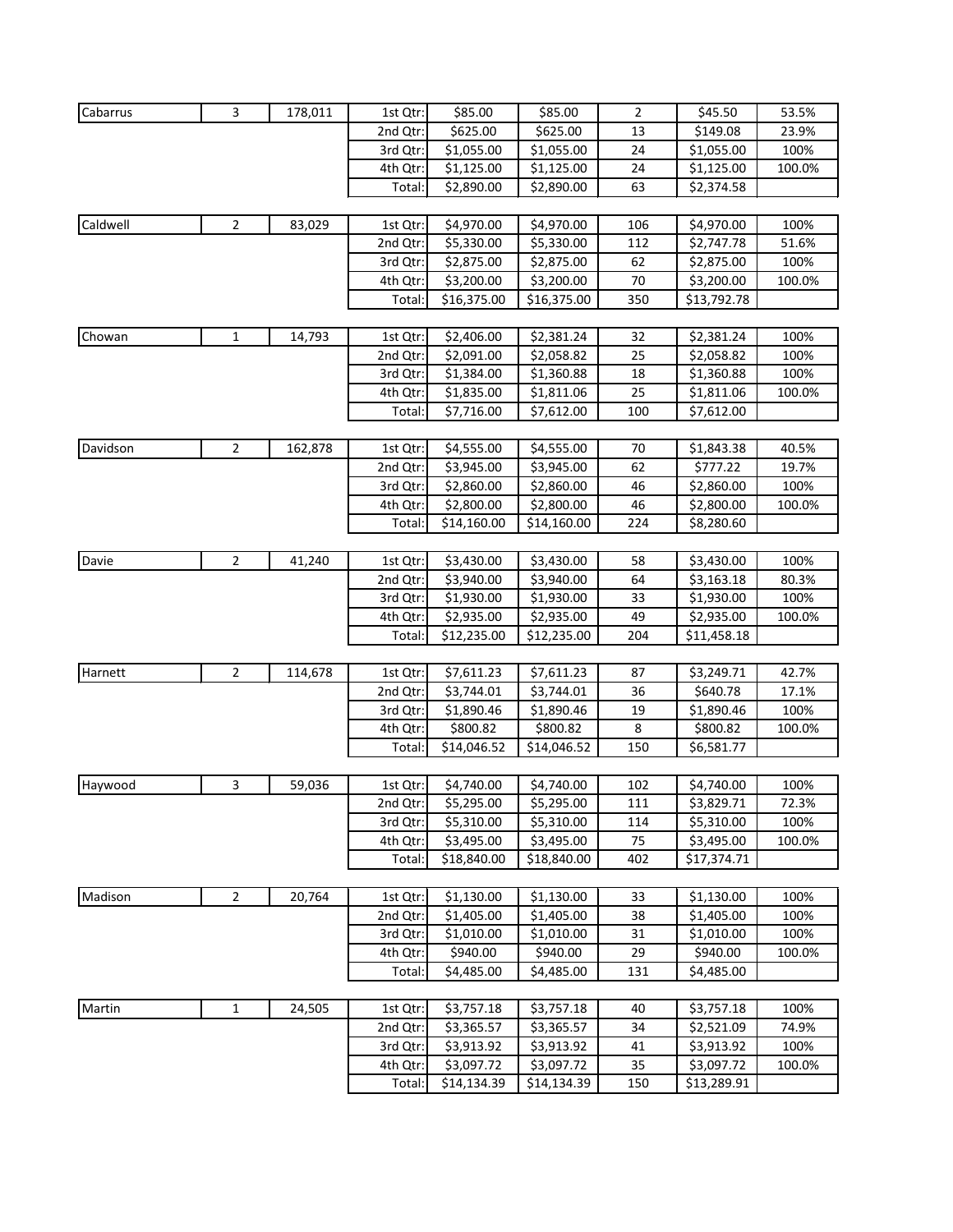| McDowell      | 1            | 44,996  | 1st Qtr: | \$4,065.45  | \$3,994.18  | 43  | \$3,994.18  | 100%   |
|---------------|--------------|---------|----------|-------------|-------------|-----|-------------|--------|
|               |              |         | 2nd Qtr: | \$3,942.26  | \$3,942.26  | 44  | \$3,263.85  | 82.8%  |
|               |              |         | 3rd Qtr: | \$4,227.99  | \$4,227.99  | 47  | \$4,227.99  | 100%   |
|               |              |         | 4th Qtr: | \$2,271.89  | \$2,271.89  | 26  | \$2,271.89  | 100.0% |
|               |              |         | Total:   | \$14,507.59 | \$14,436.32 | 160 | \$13,757.91 |        |
|               |              |         |          |             |             |     |             |        |
| Moore         | 3            | 88,247  | 1st Qtr: | \$5,950.00  | \$5,839.36  | 98  | \$4,760.82  | 81.5%  |
|               |              |         | 2nd Qtr: | \$12,345.00 | \$11,402.86 | 135 | \$3,118.72  | 27.4%  |
|               |              |         | 3rd Qtr: | \$6,735.00  | \$6,624.36  | 101 | \$6,624.36  | 100%   |
|               |              |         | 4th Qtr: | \$9,795.00  | \$9,321.55  | 129 | \$9,321.55  | 100.0% |
|               |              |         | Total:   | \$34,825.00 | \$33,188.13 | 463 | \$23,825.45 |        |
|               |              |         |          |             |             |     |             |        |
| Orange        | 3            | 133,801 | 1st Qtr: | \$6,804.98  | \$6,804.98  | 81  | \$2,591.52  | 38.1%  |
|               |              |         | 2nd Qtr: | \$5,892.18  | \$5,892.18  | 67  | \$1,021.55  | 17.3%  |
|               |              |         | 3rd Qtr: | \$5,188.67  | \$5,188.67  | 61  | \$5,188.67  | 100%   |
|               |              |         |          |             |             | 42  |             |        |
|               |              |         | 4th Qtr: | \$3,609.82  | \$3,609.82  |     | \$3,609.82  | 100%   |
|               |              |         | Total:   | \$21,495.65 | \$21,495.65 | 251 | \$12,411.56 |        |
| Polk          | 2            | 20,510  | 1st Qtr: | \$465.00    | \$465.00    | 7   | \$465.00    | 100%   |
|               |              |         | 2nd Qtr: | \$2,875.00  | \$2,875.00  | 43  | \$2,875.00  | 100%   |
|               |              |         | 3rd Qtr: | \$1,245.00  | \$1,245.00  | 20  | \$1,245.00  | 100%   |
|               |              |         | 4th Qtr: | \$2,780.50  | \$2,780.50  | 43  | \$2,780.50  | 100.0% |
|               |              |         | Total:   | \$7,365.50  | \$7,365.50  | 113 | \$7,365.50  |        |
|               |              |         |          |             |             |     |             |        |
| Randolph*     | 2            | 147,752 | 1st Qtr: | \$3,740.00  | \$3,740.00  | 60  | \$1,810.56  | 48.4%  |
|               |              |         | 2nd Qtr: | \$3,932.00  | \$3,932.00  | 53  | \$761.54    | 19.4%  |
|               |              |         | 3rd Qtr: | \$1,890.37  | \$1,890.37  | 27  | \$1,890.37  | 100%   |
|               |              |         | 4th Qtr: | \$2,042.09  | \$2,038.87  | 27  | \$2,038.87  | 100.0% |
|               |              |         | Total:   | \$11,604.46 | \$11,601.24 | 167 | \$6,501.34  |        |
|               |              |         |          |             |             |     |             |        |
| Richmond      | $\mathbf{1}$ | 46,639  | 1st Qtr: | \$0.00      | \$0.00      | 0   | \$0.00      | 0.0%   |
|               |              |         | 2nd Qtr: | \$16,511.49 | \$16,511.49 | 164 | \$6,388.67  | 38.7%  |
|               |              |         | 3rd Qtr: | \$9,667.72  | \$9,667.72  | 94  | \$9,667.72  | 100%   |
|               |              |         | 4th Qtr: | \$11,232.68 | \$11,232.68 | 111 | \$11,232.68 | 100.0% |
|               |              |         | Total:   | \$37,411.89 | \$37,411.89 | 369 | \$27,289.07 |        |
|               |              |         |          |             |             |     |             |        |
| Robeson*      | 1            | 134,168 | 1st Qtr: | \$15,327.00 | \$15,288.46 | 189 | \$11,954.51 | 78.2%  |
|               |              |         | 2nd Qtr: | \$16,039.00 | \$16,039.00 | 152 | \$2,059.48  | 12.8%  |
|               |              |         | 3rd Qtr: | \$16,762.00 | \$16,762.00 | 164 | \$16,762.00 | 100%   |
|               |              |         | 4th Qtr: | \$18,576.00 | \$18,511.36 | 184 | \$18,511.36 | 100.0% |
|               |              |         | Total:   | \$66,704.00 | \$66,600.82 | 689 | \$49,287.35 |        |
|               |              |         |          |             |             |     |             |        |
| Scotland      | 1            | 36,157  | 1st Qtr: | \$9,159.42  | \$9,112.53  | 94  | \$9,112.53  | 100%   |
|               |              |         | 2nd Qtr: | \$8,973.38  | \$8,973.38  | 90  | \$4,521.54  | 50.4%  |
|               |              |         | 3rd Qtr: | \$5,731.17  | \$5,731.17  | 57  | \$5,731.17  | 100%   |
|               |              |         | 4th Qtr: | \$3,420.93  | \$3,420.93  | 34  | \$3,420.93  | 100.0% |
|               |              |         | Total:   | \$27,284.90 | \$27,238.01 | 275 | \$22,786.17 |        |
|               |              |         |          |             |             |     |             |        |
| <b>Stokes</b> | 2            | 47,401  | 1st Qtr: | \$1,663.64  | \$1,663.64  | 25  | \$1,663.64  | 100%   |
|               |              |         | 2nd Qtr: | \$1,795.00  | \$1,795.00  | 27  | \$1,161.27  | 64.7%  |
|               |              |         | 3rd Qtr: | \$0.00      | \$0.00      | 0   | \$0.00      | 0%     |
|               |              |         | 4th Qtr: | \$1,587.38  | \$1,587.38  | 25  | \$1,587.38  | 100.0% |
|               |              |         | Total:   | \$5,046.02  | \$5,046.02  | 77  | \$4,412.29  |        |